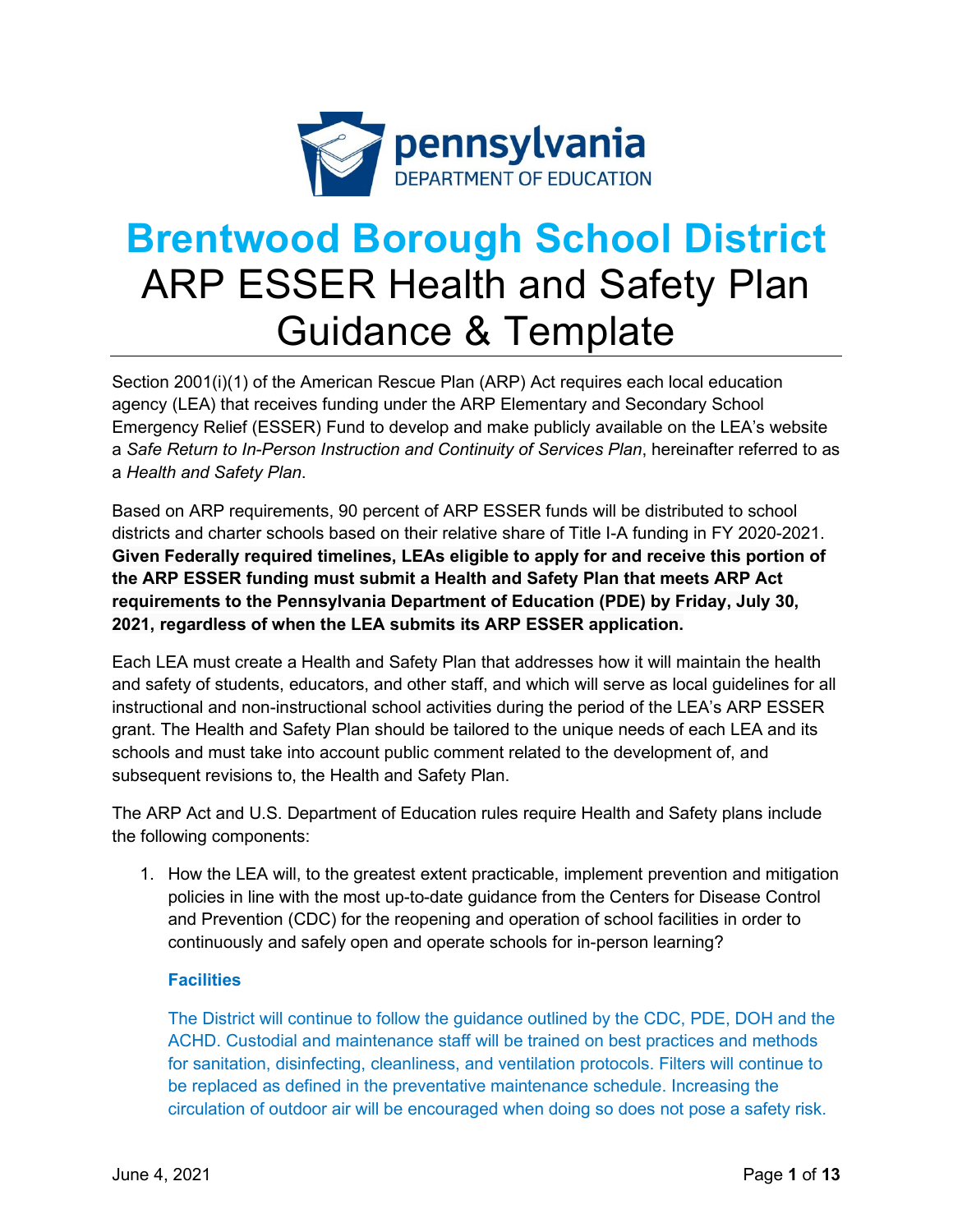This work will be supervised by the Director of Facilities and reports will be made to the District's Pandemic Team. All products will meet OSHA and CDC requirements. The Director of Facilities will monitor the custodians and maintenance work and review documents to ensure that frequent cleaning is taking place.

### **Physical Distancing**

The District will continue to implement physical distancing protocols to the greatest extent possible without altering the instructional or common areas. Proper hygiene will be encouraged. Special classes and electives (Art, Music, Physical Education, Media Literacy), sports, extracurricular activities will follow PDE, DOH and ACHD mandates. This includes limiting the use of shared equipment.

### **Monitoring Health**

Parents and families will be encouraged to keep ill children at home until the symptoms improve. Families are expected to perform a symptom screening BEFORE sending their children to school. Symptoms associated with COVID-19, include fever, headache, chills, body aches, congestion, shortness of breath, fatigue, loss of taste or smell, and diarrhea. The District will continue to track cases within the District and will post the numbers on the (COVID-19 page) of the District website. The 2021-2022 Health and Safety Plan will also be posted to the website and any updates will be approved by the Board.

The District will also follow mandates released by PDE, DOH, ACHD, and/or the CDC.

The CDC updated recommendations on 7-9-2021. This information has been reviewed. PDE began to update their website on 7-8-2021 and this information has been reviewed as well.

2. How the LEA will ensure continuity of services, including but not limited to services to address the students' academic needs, and students' and staff members' social, emotional, mental health, and other needs, which may include student health and food services?

The District converted to one to one devices in the 2020-2021 school year. The school families were surveyed to confirm that families had reliable access to the Internet. The families that did not have reliable Internet we assigned a mobile hotspot to be used to complete schoolwork only. In addition, Canvas, a learning management system was purchased for the professional and support staff to use to deliver the curriculum. The District will ensure continuity of services by monitoring the data collected through various assessments such as DIBELS, NWEA/MAPS, PASS, and teacher observation. If the District is required to close due to the number of positive cases, the students and staff will transition the next school day to online learning through Canvas. Students will also be able to access food services as outlined by state and federal regulations.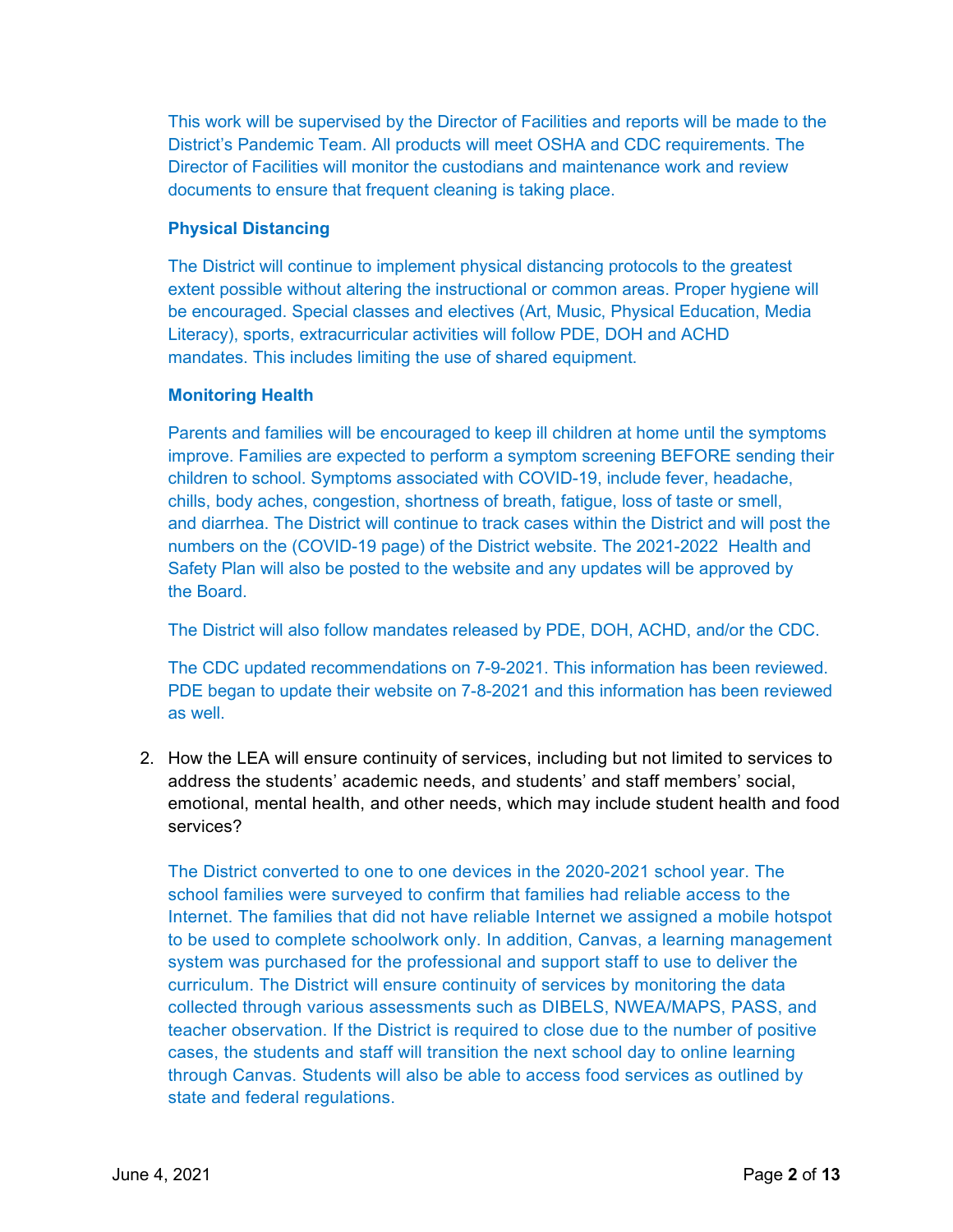- 3. How the LEA will maintain the health and safety of students, educators, and other staff and the extent to which it has adopted policies, and a description of any such policy on each of the following safety recommendations established by the CDC:
	- a. Universal and correct wearing of [masks;](https://www.cdc.gov/coronavirus/2019-ncov/prevent-getting-sick/cloth-face-cover-guidance.html?CDC_AA_refVal=https%3A%2F%2Fwww.cdc.gov%2Fcoronavirus%2F2019-ncov%2Fcommunity%2Fschools-childcare%2Fcloth-face-cover.html)
	- b. Modifying facilities to allow for [physical distancing](https://www.cdc.gov/coronavirus/2019-ncov/prevent-getting-sick/social-distancing.html) (e.g., use of cohorts/podding);
	- c. [Handwashing and respiratory etiquette;](https://www.cdc.gov/handwashing/when-how-handwashing.html)
	- d. [Cleaning](https://www.cdc.gov/coronavirus/2019-ncov/community/clean-disinfect/index.html) and maintaining healthy facilities, including improving [ventilation;](https://www.cdc.gov/coronavirus/2019-ncov/community/schools-childcare/ventilation.html)
	- e. [Contact tracing](https://www.cdc.gov/coronavirus/2019-ncov/php/contact-tracing/contact-tracing-resources.html?CDC_AA_refVal=https%3A%2F%2Fwww.cdc.gov%2Fcoronavirus%2F2019-ncov%2Fphp%2Fopen-america%2Fcontact-tracing-resources.html) in combination with [isolation](https://www.cdc.gov/coronavirus/2019-ncov/if-you-are-sick/isolation.html) and [quarantine,](https://www.cdc.gov/coronavirus/2019-ncov/if-you-are-sick/quarantine.html) in collaboration with State and local health departments;
	- f. [Diagnostic](https://www.cdc.gov/coronavirus/2019-ncov/lab/pooling-procedures.html) and screening testing;
	- g. Efforts to provide COVID-19 [vaccinations to school communities;](https://www.cdc.gov/coronavirus/2019-ncov/vaccines/toolkits/schools-childcare.html)
	- h. Appropriate accommodations for children with disabilities with respect to health and safety policies; and
	- i. Coordination with state and local health officials.

The LEA's Health and Safety Plan must be approved by its governing body and posted on the LEA's publicly available website by July 30, 2021.\* The ARP Act requires LEAs to post their Health and Safety Plans online in a language that parents/caregivers can understand, or, if it is not practicable to provide written translations to an individual with limited English proficiency, be orally translated. The plan also must be provided in an alternative format accessible, upon request, by a parent who is an individual with a disability as defined by the Americans with Disabilities Act.

Each LEA will upload in the eGrants system its updated Health and Safety Plan and webpage URL where the plan is located on the LEA's publicly available website.

The ARP Act requires LEAs to review their Health and Safety Plans at least every six months during the period of the LEA's ARP ESSER grant. LEAs also must review and update their plans whenever there are significant changes to the CDC recommendations for K-12 schools. Like the development of the plan, all revisions must be informed by community input and reviewed and approved by the governing body prior to posting on the LEA's publicly available website.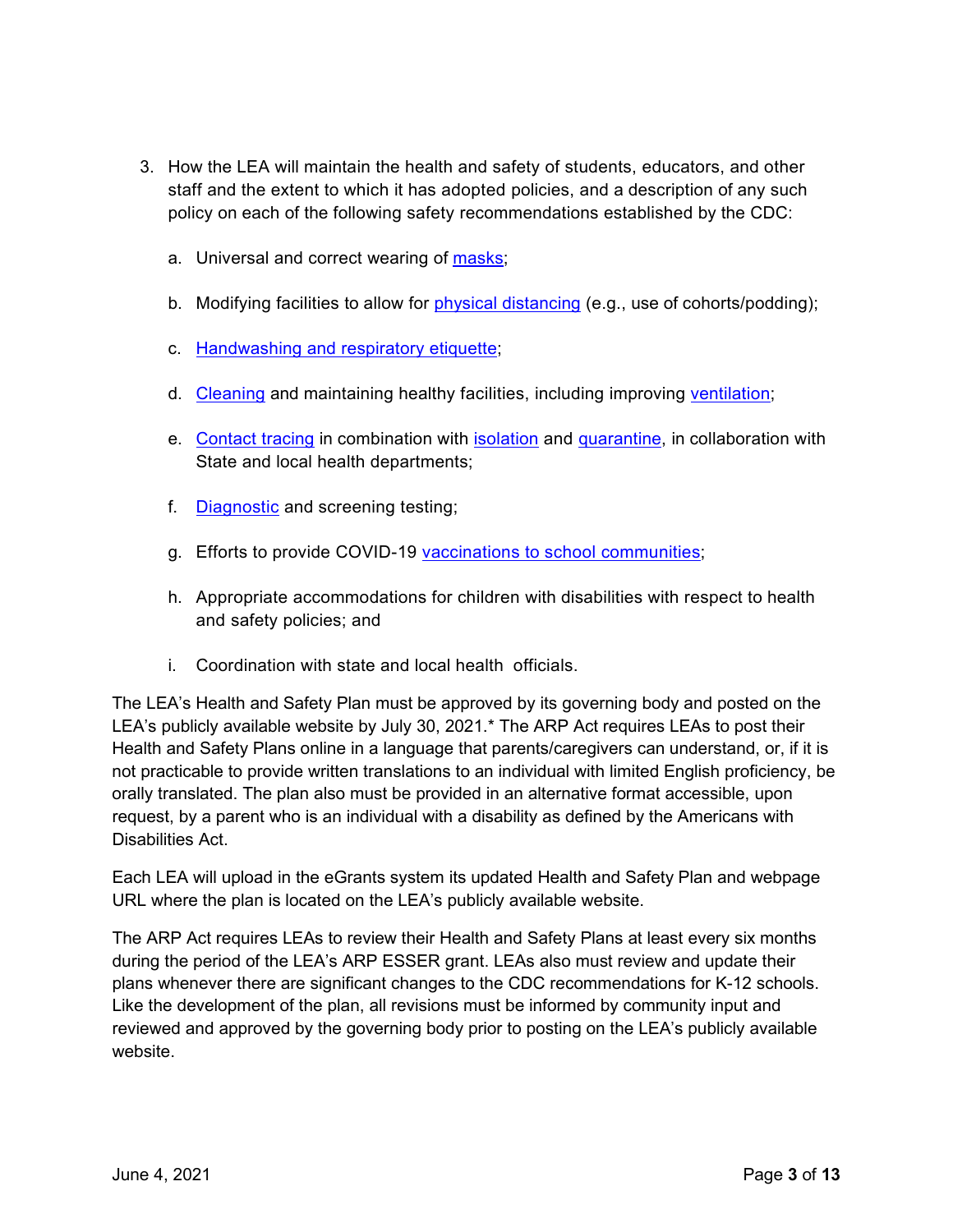LEAs may use the template to revise their current Health and Safety Plans to meet ARP requirements and ensure all stakeholders are fully informed of the LEA's plan to safely resume instructional and non-instructional school activities, including in-person learning, for the current school year. An LEA may use a different plan template or format provided it includes all the elements required by the ARP Act, as listed above.

\* The July 30 deadline applies only to school districts and charter schools that received federal Title I-A funds in FY 2020-2021 and intend to apply for and receive ARP ESSER funding.

# **Additional Resources**

LEAs are advised to review the following resources when developing their Health and Safety Plans:

- [CDC K-12 School Operational Strategy](https://www.cdc.gov/coronavirus/2019-ncov/community/schools-childcare/operation-strategy.html?CDC_AA_refVal=https%3A%2F%2Fwww.cdc.gov%2Fcoronavirus%2F2019-ncov%2Fcommunity%2Fschools-childcare%2Fschools.html)
- [PDE Resources for School Communities During COVID-19](https://www.education.pa.gov/Schools/safeschools/emergencyplanning/COVID-19/Pages/default.aspx)
- [PDE Roadmap for Education Leaders](https://www.education.pa.gov/Schools/safeschools/emergencyplanning/COVID-19/SchoolReopeningGuidance/ReopeningPreKto12/CreatingEquitableSchoolSystems/Pages/default.aspx)
- [PDE Accelerated Learning Thorough an Integrated System of Support](https://www.education.pa.gov/Schools/safeschools/emergencyplanning/COVID-19/SchoolReopeningGuidance/ReopeningPreKto12/CreatingEquitableSchoolSystems/AcceleratedLearning/Pages/default.aspx)
- [PA Department of Health COVID-19 in Pennsylvania](https://www.health.pa.gov/topics/disease/coronavirus/Pages/Coronavirus.aspx)

## **Plan Initial Approval and Revisions**

## **Original Date- 7-12-2021**

**Revision number 1: 8-16-2021**

**Revision number 2: 8-23-2021**

**Revision number 3: 9-7-2021**

**Revision number 4: 10-18-2021**

**Revision number 5: 12-13-2021**

**Revision number 6: 1-10-2022**

**Revision number 7: 1-24-2022**

**Revision number 8: 2-21-2022**

**Revision number 9: 3-21-2022**

**Revision number 10: 5-16-2022**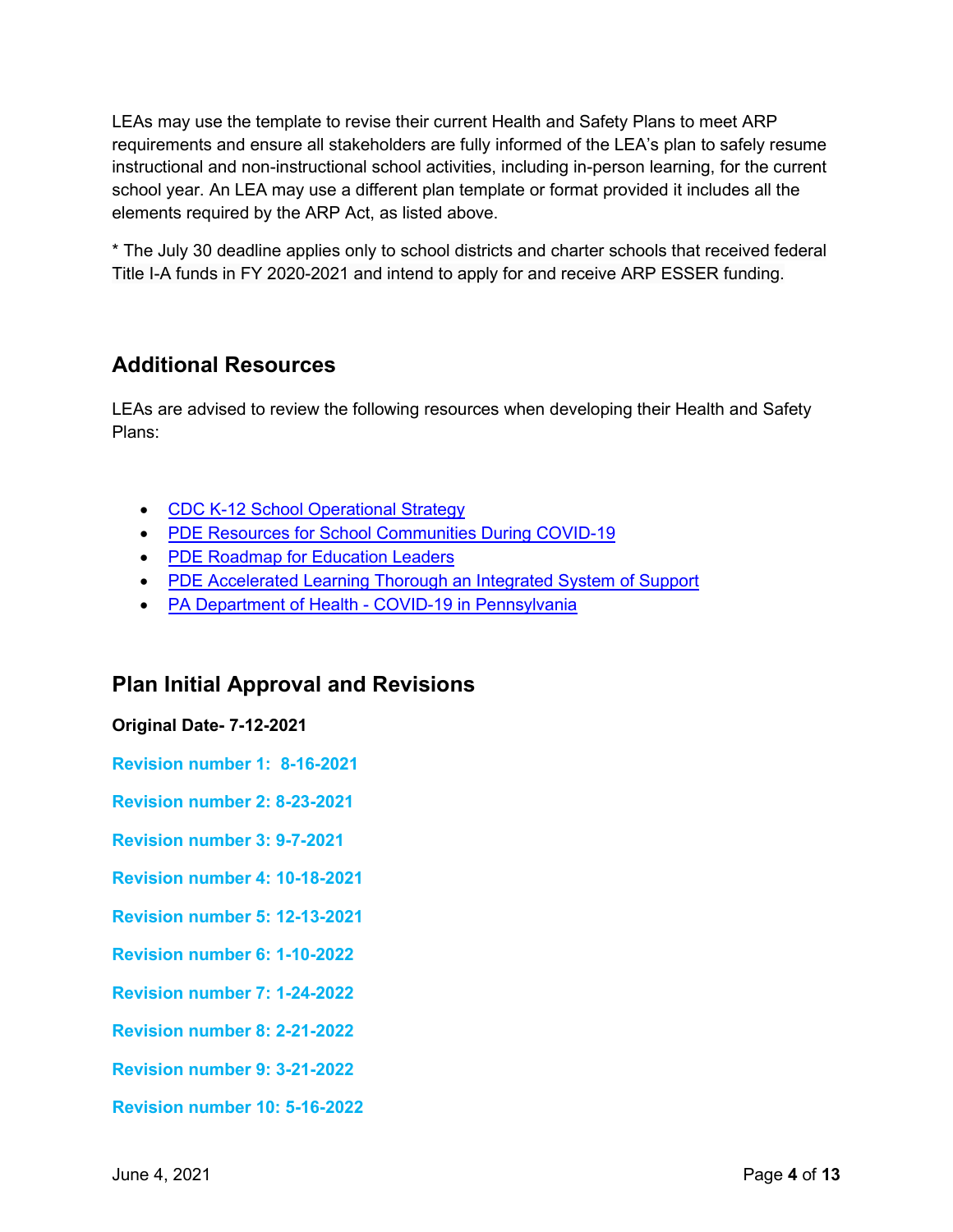# **Health and Safety Plan Summary: Brentwood Borough**

#### **Initial Effective Date: 7/13/2021**

**Date of Last Review: 7/12/2021, 8/9/2021, 8/23/2021, 9/10/2021, 10/18/2021, 12/13/2021; 1/10/2022, 1/24/2022, 2/21/2022, 3/21/2022, 5/16/2022 Date of Last Revision: 7/12/2021, 8/16/2021, 8/23/2021, 9/7/2021, 10/18/2021, 12/13/2021 1/10/2022, 1/24/2022, 2/21/2022, 3/21/2022, 5/16/2022**

- 1. How will the LEA, to the greatest extent practicable, support prevention and mitigation policies in line with the most up-to-date guidance from the CDC for the reopening and operation of school facilities in order to continuously and safely open and operate schools for in-person learning?
- 2. How will the LEA ensure continuity of services, including but not limited to services to address the students' academic needs, and students' and staff members' social, emotional, mental health, and other needs, which may include student health and food services?
- 3. Use the table below to explain how the LEA will maintain the health and safety of students, educators, and other staff and the extent to which it has adopted policies, and a description of any such policy on each of the following safety recommendations established by the CDC.

| <b>ARP ESSER Requirement</b>                                                                                                                                                                                                               | Strategies,<br><b>Policies, and</b><br><b>Procedures</b>                                             |
|--------------------------------------------------------------------------------------------------------------------------------------------------------------------------------------------------------------------------------------------|------------------------------------------------------------------------------------------------------|
| Universal and correct wearing of masks;<br>a.                                                                                                                                                                                              |                                                                                                      |
| 5/16/2022- CDC website- https://www.cdc.gov/coronavirus/2019-<br>ncov/science/community-levels.html<br>https://covid.cdc.gov/covid-data-tracker/#datatracker-home<br>https://www.health.pa.gov/topics/disease/coronavirus/Pages/Cases.aspx | <b>The District will</b><br>continue to follow<br>the guidance<br>issued by the CDC<br>and the ACHD. |
| Modifying facilities to allow for <i>physical distancing</i> (e.g., use of<br>b.<br>cohorts/podding);<br>5/16/2022- There are six active cases district wide. This will continue to be<br>monitored.                                       | <b>Classrooms and</b><br>cafeterias will be<br>adjusted based on<br>individual school<br>needs.      |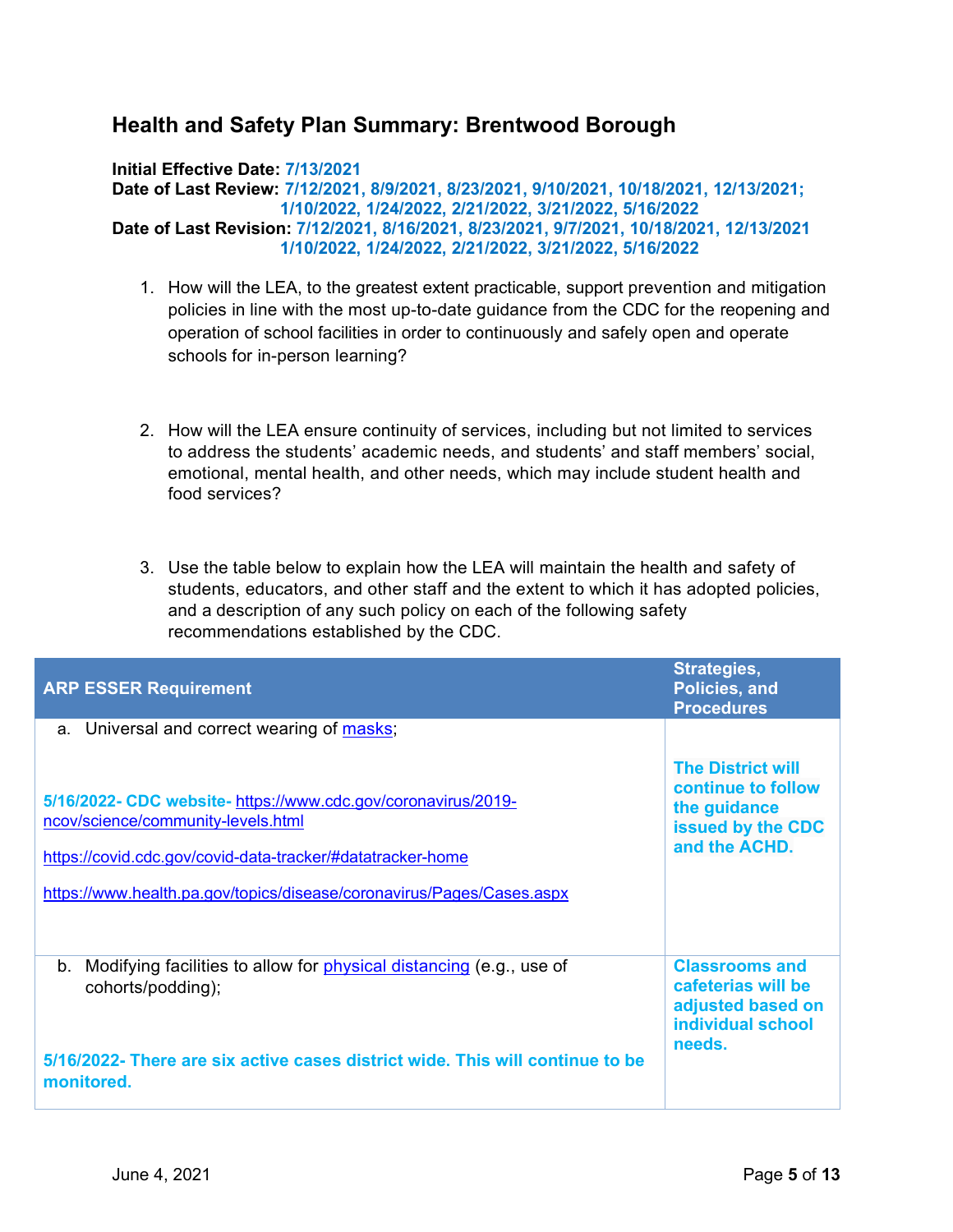|                                                                                               | Strategies,                                                                                                                                                                                                                                                                                                                                                                                                                                                                   |
|-----------------------------------------------------------------------------------------------|-------------------------------------------------------------------------------------------------------------------------------------------------------------------------------------------------------------------------------------------------------------------------------------------------------------------------------------------------------------------------------------------------------------------------------------------------------------------------------|
| <b>ARP ESSER Requirement</b>                                                                  | Policies, and                                                                                                                                                                                                                                                                                                                                                                                                                                                                 |
|                                                                                               | <b>Procedures</b>                                                                                                                                                                                                                                                                                                                                                                                                                                                             |
| <b>Handwashing and respiratory etiquette;</b><br>C.                                           | <b>Proper hygiene</b><br>posters are posted<br>throughout the<br>school facilities.<br><b>District staff</b><br>continue to teach<br>proper<br>handwashing and<br>respiratory<br>etiquette.<br><b>This includes</b><br>washing with<br>soapy water for at<br>least 20 seconds,<br>especially after<br>going to the<br>bathroom, eating,<br>blowing your nose,<br>coughing, or<br>sneezing. Hand<br>sanitizer that<br>contains at least<br>60% alcohol is also<br>permissible. |
| <b>Cleaning</b> and maintaining healthy facilities, including improving<br>d.<br>ventilation; | <b>District custodial</b><br>and maintenance<br>staff will continue<br>to be trained on<br>new equipment<br>and the proper<br>techniques for<br>cleaning<br>classrooms and<br>large spaces.<br><b>As the District</b><br>replaces broken<br><b>HVAC equipment,</b><br>the new equipment<br>is specified to<br>contain equipment<br>known to clean<br>and filter the air.<br><b>Air handler units</b><br>are to remain<br>running<br>throughout the<br>school day.             |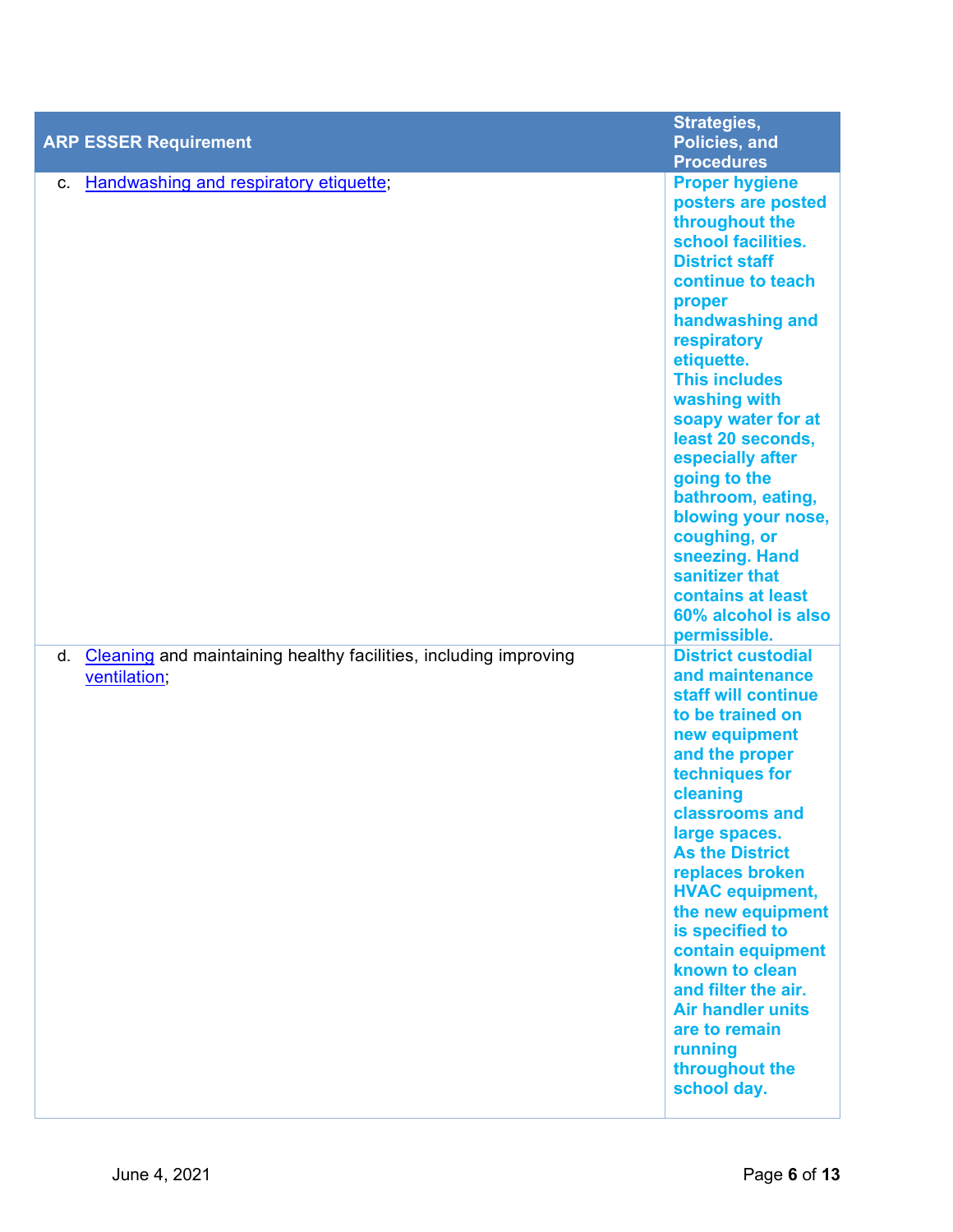|                                                                                                                                   | Strategies,                                                                                                                                                                                                                                                                                                                                                                                                                                                                                                                                                                                                                                                                                                                                                                                                  |
|-----------------------------------------------------------------------------------------------------------------------------------|--------------------------------------------------------------------------------------------------------------------------------------------------------------------------------------------------------------------------------------------------------------------------------------------------------------------------------------------------------------------------------------------------------------------------------------------------------------------------------------------------------------------------------------------------------------------------------------------------------------------------------------------------------------------------------------------------------------------------------------------------------------------------------------------------------------|
| <b>ARP ESSER Requirement</b>                                                                                                      | Policies, and                                                                                                                                                                                                                                                                                                                                                                                                                                                                                                                                                                                                                                                                                                                                                                                                |
|                                                                                                                                   | <b>Procedures</b>                                                                                                                                                                                                                                                                                                                                                                                                                                                                                                                                                                                                                                                                                                                                                                                            |
| e. Contact tracing in combination with isolation and quarantine, in<br>collaboration with the State and local health departments; | <b>The District's</b><br><b>Pandemic Team</b><br>will remain intact<br>and will<br>collaborate with<br>the ACHD to<br>determine the<br>process for<br>contact tracing,<br>isolation, and<br>quarantine.<br><b>District staff will</b><br><b>visually monitor</b><br>for symptoms and<br>students will be<br>referred to the<br>nurse's office for<br><b>isolation and</b><br>treatment, as<br>required. The PA<br><b>DOH and the ACHD</b><br>will be consulted<br>for<br>recommendations<br>about infection<br>control if a positive<br>case is suspected.<br>The nurse's office<br>will be restricted<br>and cleaned as per<br>the guidelines.<br><b>Families will be</b><br>notified, and the<br>student will be<br>asked to follow the<br>guidelines<br>established by the<br><b>ACHD and the</b><br>DOH. |
|                                                                                                                                   |                                                                                                                                                                                                                                                                                                                                                                                                                                                                                                                                                                                                                                                                                                                                                                                                              |
| f.<br>Diagnostic and screening testing;<br>5/16/2022                                                                              | <b>Testing program is</b><br>in place and will be<br>utilized, as needed.                                                                                                                                                                                                                                                                                                                                                                                                                                                                                                                                                                                                                                                                                                                                    |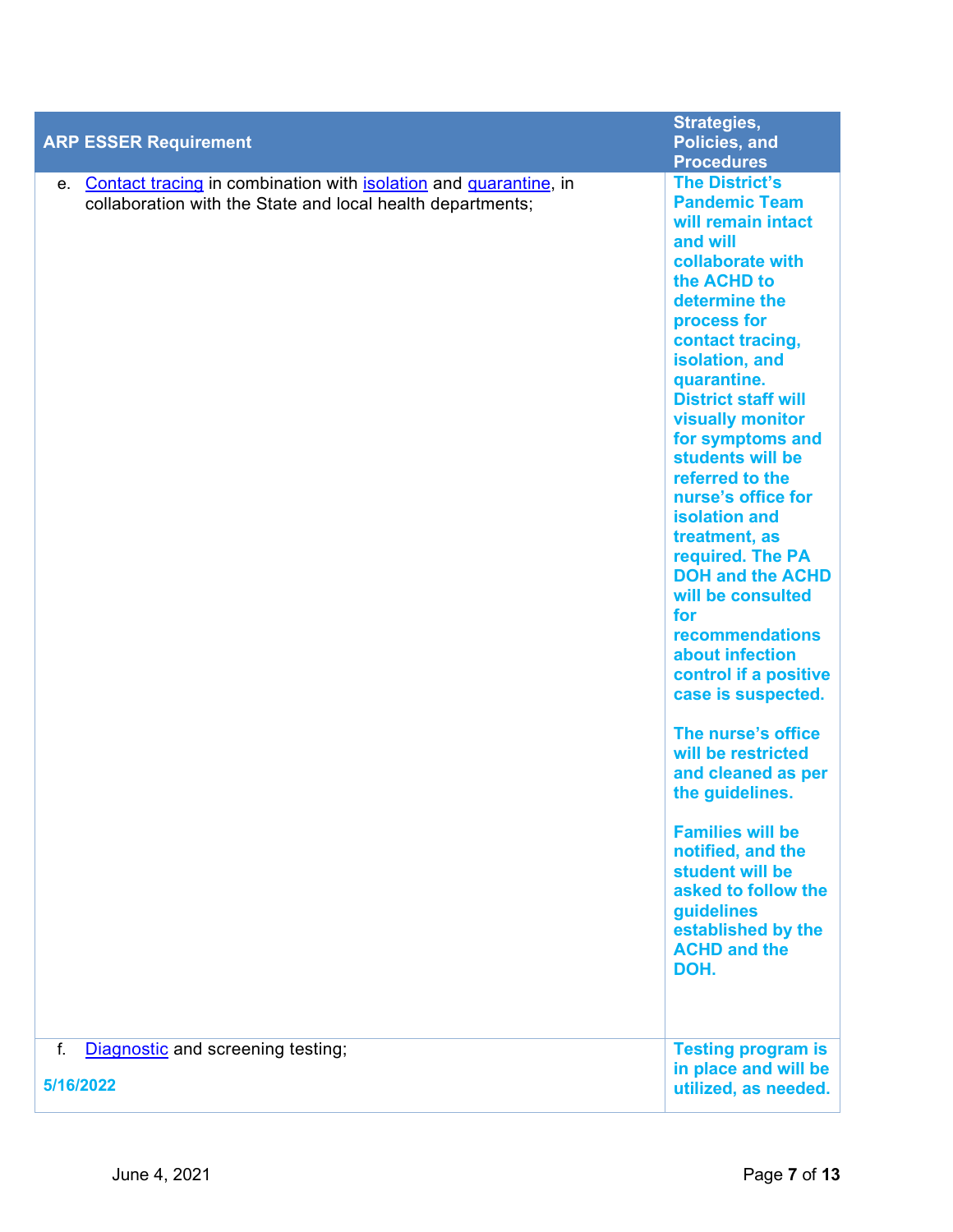| <b>ARP ESSER Requirement</b>                                                                                                                                                               | Strategies,<br>Policies, and<br><b>Procedures</b>                                                                                                                                                                |
|--------------------------------------------------------------------------------------------------------------------------------------------------------------------------------------------|------------------------------------------------------------------------------------------------------------------------------------------------------------------------------------------------------------------|
| Efforts to provide vaccinations to school communities;<br>g.<br>5/16/2022<br>With walk-in access to many clinics in the area, the district will<br>encourage families to seek vaccination. | <b>Eligible students,</b><br>family members,<br>and staff members<br>are strongly<br>encouraged to get<br>vaccinated.                                                                                            |
| h. Appropriate accommodations for students with disabilities with respect<br>to health and safety policies; and                                                                            | <b>When physical</b><br>distancing and<br>other mitigation<br>measures will not<br>be feasible for<br>students with<br>complex needs,                                                                            |
| 5/16/2022- Accommodations for students remains in effect.                                                                                                                                  | additional safety<br>protocols will be<br>established. This<br>may include but is<br>not limited to<br>personal<br>protective<br>equipment and<br>sanitization of<br>shared surfaces<br>and materials.           |
|                                                                                                                                                                                            | If face coverings<br>are required then<br>alternatives will be<br>made available,<br>and may include<br>clear approved<br>face shields,<br>plastic partitions,<br>and other personal<br>protective<br>equipment. |
|                                                                                                                                                                                            | In addition,<br><b>accommodations</b><br>for students with<br>disabilities will be<br>provided in<br>accordance with<br>their IEP or 504<br>agreements.                                                          |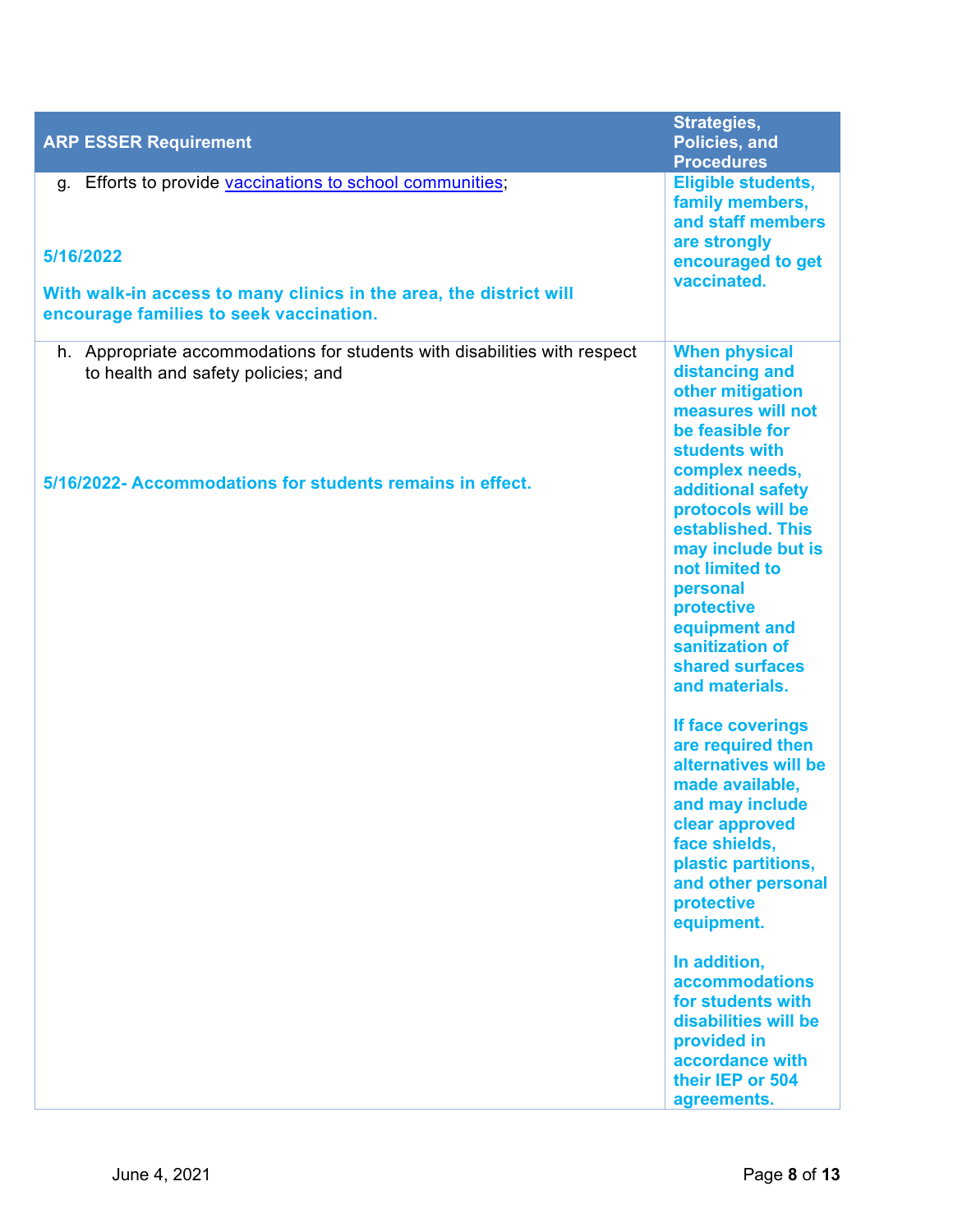| <b>ARP ESSER Requirement</b>                                           | Strategies,<br>Policies, and<br><b>Procedures</b>                                                                                                                                                                                                                                                    |
|------------------------------------------------------------------------|------------------------------------------------------------------------------------------------------------------------------------------------------------------------------------------------------------------------------------------------------------------------------------------------------|
|                                                                        | <b>Students with</b><br>complex health<br>needs will receive<br>additional<br><b>accommodations</b><br>to meet the<br>requirement<br>established in this<br><b>Health and Safety</b><br>Plan.<br><b>Meetings may</b><br>continue to be held<br>virtually or via<br>phone maximum<br>extent possible. |
| Coordination with state and local health officials.<br>i.<br>5/16/2022 | <b>The District will</b><br>continue to meet<br>with the ACHD<br>throughout the<br>summer and into<br>the 2021-2022<br>school year, as<br>necessary. The<br><b>District will also</b>                                                                                                                |
|                                                                        | adhere to the<br>mandates set forth<br>by PDE, DOH and<br>the Governor.                                                                                                                                                                                                                              |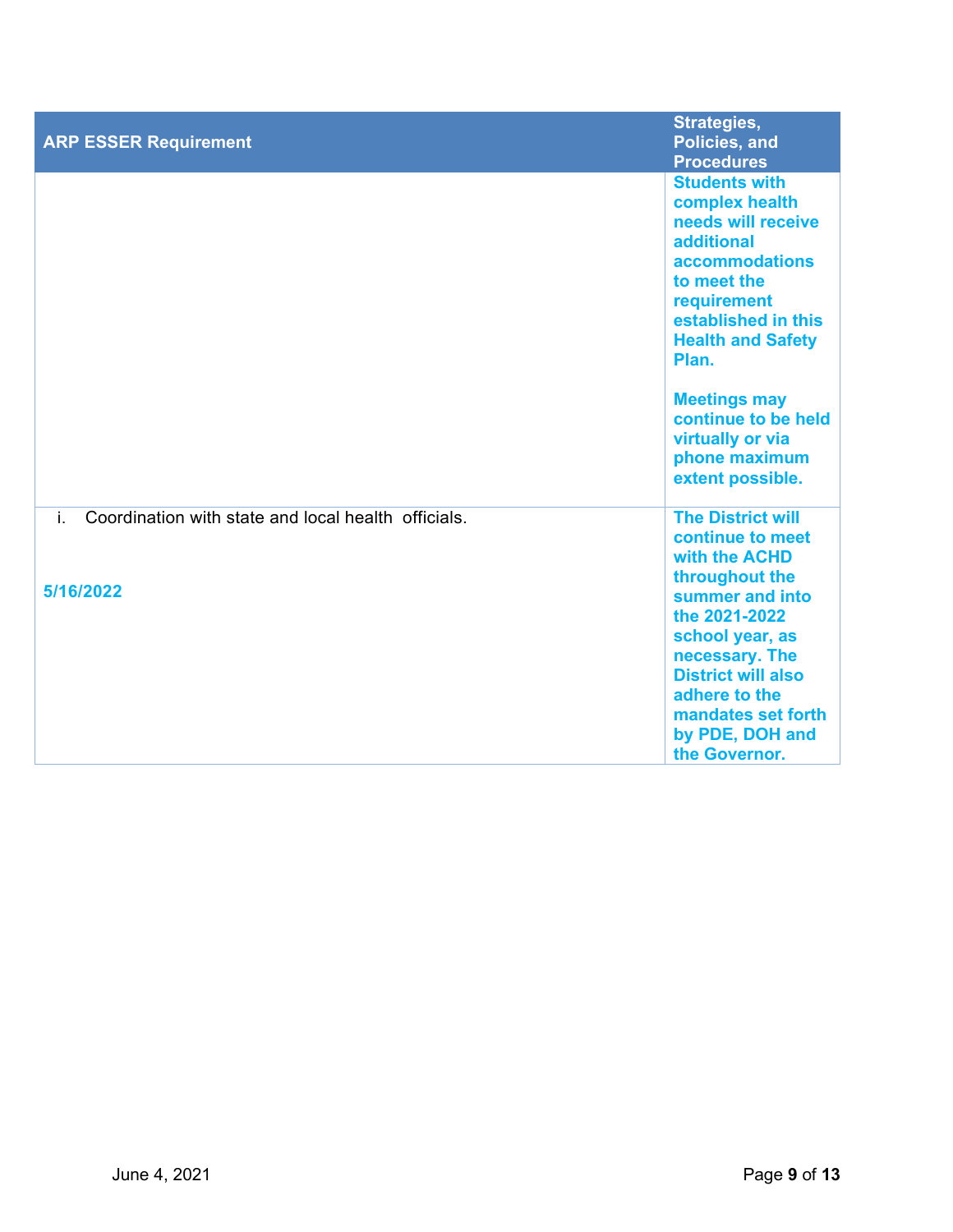# **Health and Safety Plan Governing Body Affirmation Statement**

The Board of Directors/Trustees for **Brentwood Borough School District** reviewed and approved the Health and Safety Plan on **July 12, 2021.**

The **updated** plan was approved by a vote of:

 **Yes as of May 16, 2022**

 **No as of May 16, 2022**

**Affirmed on: May 16, 2022**

By: Board President

(*Signature\* of Board President*)

Robert F. Kircher, Jr.

(*Print Name of Board President*)

\*Electronic signatures on this document are acceptable using one of the two methods detailed below.

**Option A:** The use of actual signatures is encouraged whenever possible. This method requires that the document be printed, signed, scanned, and then submitted.

**Option B:** If printing and scanning are not possible, add an electronic signature using the resident Microsoft Office product signature option, which is free to everyone, no installation or purchase needed.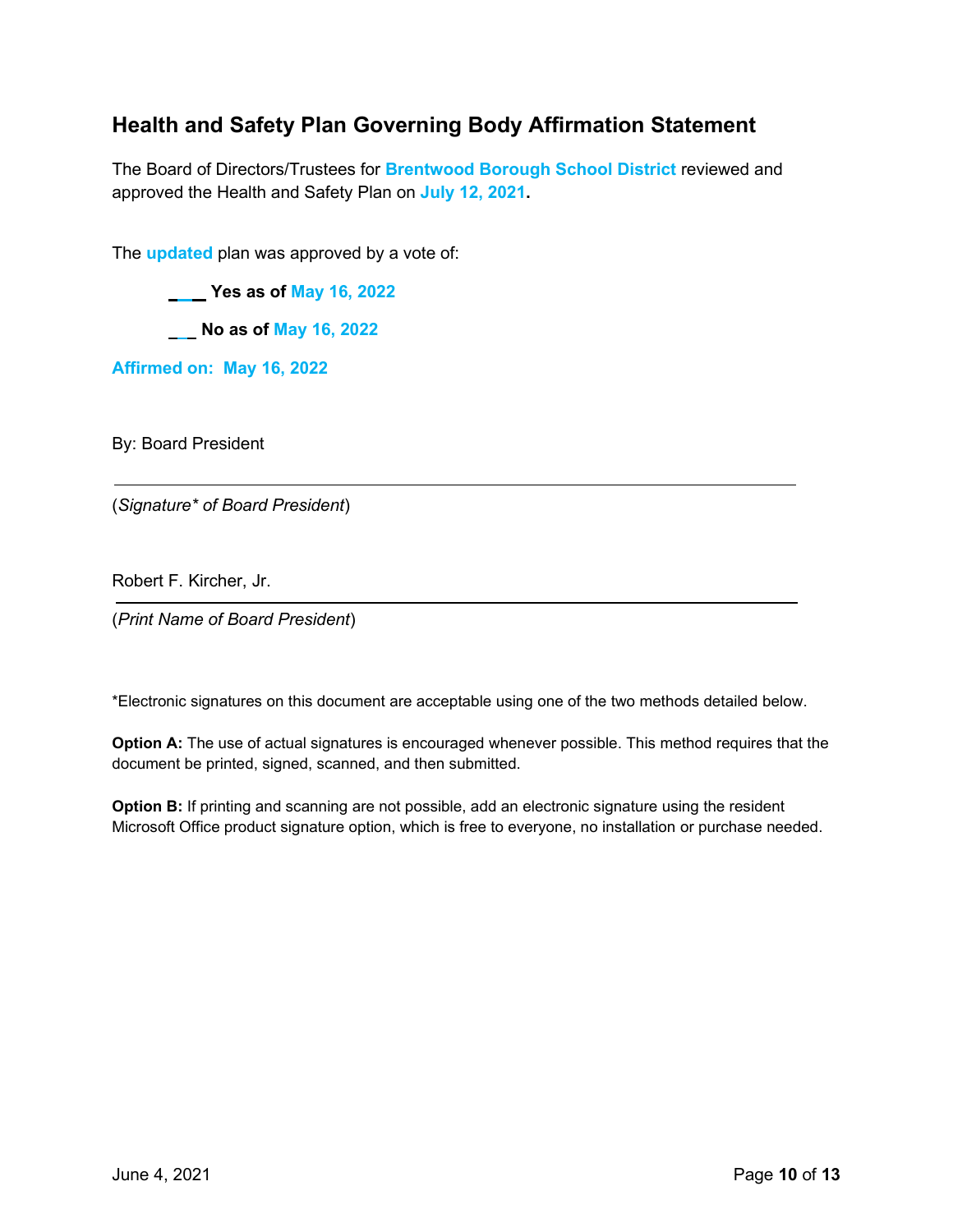## **Charts included in the plan updated on 5-16-2022**

#### **COVID-19 Community Levels – Use the Highest Level that Applies to Your Community**

| <b>New COVID-19</b><br>Cases<br>Per 100,000 people<br>in the past 7 days | <b>Indicators</b>                                                                           | Low | <b>Medium</b> | <b>High</b>                    |
|--------------------------------------------------------------------------|---------------------------------------------------------------------------------------------|-----|---------------|--------------------------------|
| Fewer than 200                                                           | New COVID-19<br>admissions per<br>100,000 population<br>(7-day total)                       | <10 | $10.0 - 19.0$ | > 20.0                         |
| Fewer than 200                                                           | Percent of staffed<br>inpatient beds<br>occupied by<br>COVID-19 patients<br>(7-day average) | <10 | 10.0-14.9%    | > 20.0                         |
| 200 or more                                                              | New COVID-19<br>admissions per<br>100,000 population<br>(7-day total)                       | N/A | $10$          | 10<br>$\blacktriangle$         |
| 200 or more                                                              | Percent of staffed<br>inpatient beds<br>occupied by<br>COVID-19 patients<br>(7-day average) | N/A | $< 10.0\%$    | 10.0%<br>$\blacktriangleright$ |

| COVID-19<br>Community<br>Level | Individual- and household-level<br>prevention behaviors                                                                                                                                                                                                                                                                                                                                                     | Community-level prevention strategies (as<br>recommended by state or local authorities)                                                                                                                                                                                                                                                                                                                                                                  |
|--------------------------------|-------------------------------------------------------------------------------------------------------------------------------------------------------------------------------------------------------------------------------------------------------------------------------------------------------------------------------------------------------------------------------------------------------------|----------------------------------------------------------------------------------------------------------------------------------------------------------------------------------------------------------------------------------------------------------------------------------------------------------------------------------------------------------------------------------------------------------------------------------------------------------|
| Low                            | Stay up to date with COVID-19<br>vaccines and boosters<br>Maintain improved ventilation<br>$\bullet$<br>throughout indoor spaces when<br>possible<br>Follow CDC recommendations<br>$\bullet$<br>for isolation and quarantine,<br>including getting tested if you are<br>exposed to COVID-19 or have<br>symptoms of COVID-19<br>If you are immunocompromised<br>$\bullet$<br>or high risk for severe disease | Promote vaccines to achieve high<br>$\bullet$<br>community vaccination coverage and<br>ensure health equity<br>Maintain improved ventilation in public<br>$\bullet$<br>indoor spaces<br>Ensure access to testing, including through<br>$\bullet$<br>point-of-care and at-home tests for all<br>people<br>Communicate with organizations<br>$\circ$<br>and places that serve people who<br>are immunocompromised or<br>at high risk for severe disease to |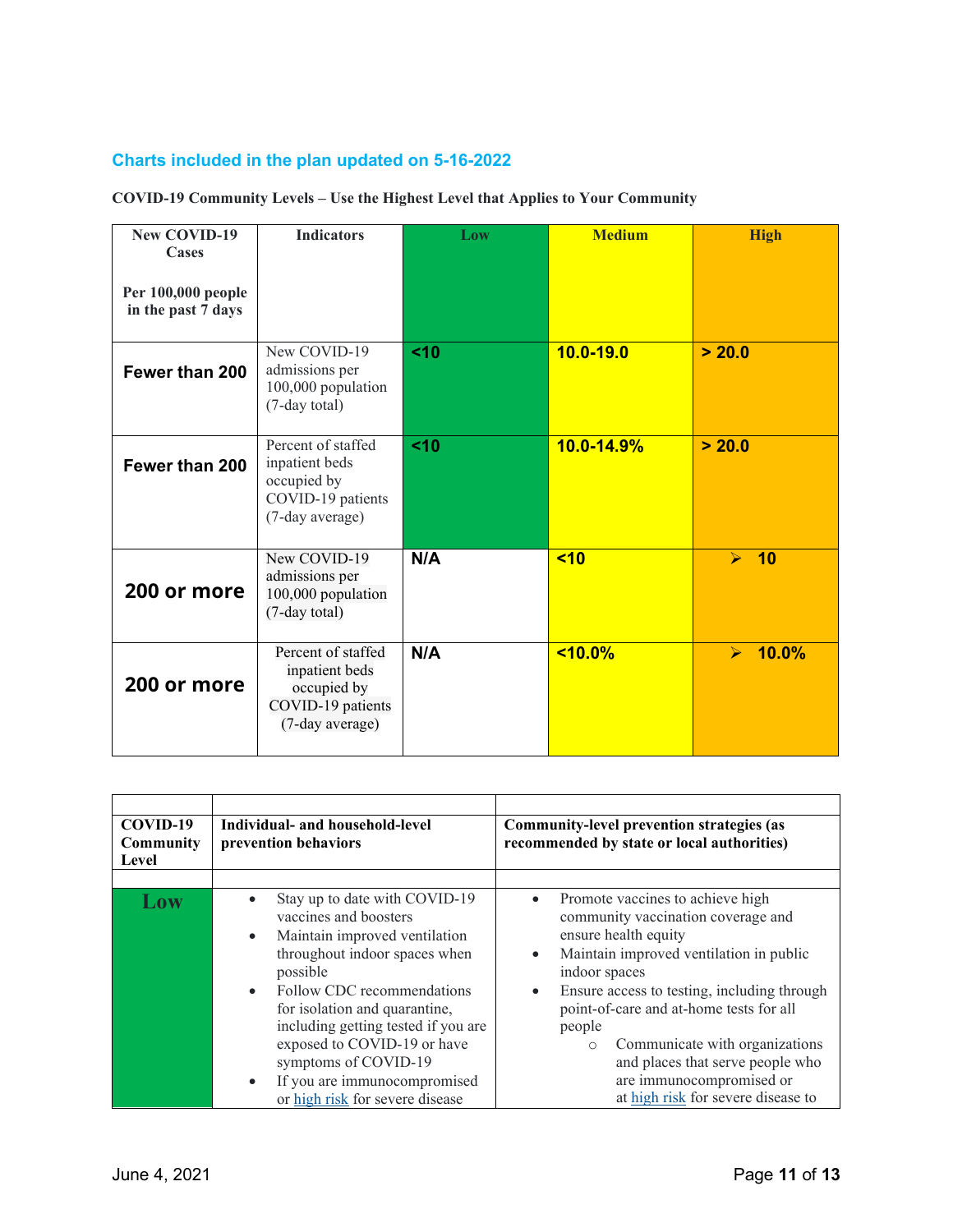|               | Have a plan for rapid<br>$\circ$<br>testing if needed (e.g.,<br>having home tests or<br>access to testing)<br>Talk to your healthcare<br>$\circ$<br>provider about whether<br>you are a candidate for<br>treatments like oral<br>antivirals, PrEP, and<br>monoclonal antibodies                                                                                                                                                                                                                                                                                                                                                                                                                                                                                                                                                                                                                                                                                                                                                        | ensure they know how to get<br>rapid testing<br>Ensure access and equity in vaccination,<br>$\bullet$<br>testing, treatment, community outreach,<br>support services for disproportionately<br>affected populations                                                                                                                                                                                                                                                                                                                                                                                                                                                                                                                                                                                                                                                                                                                                                                                                                                              |
|---------------|----------------------------------------------------------------------------------------------------------------------------------------------------------------------------------------------------------------------------------------------------------------------------------------------------------------------------------------------------------------------------------------------------------------------------------------------------------------------------------------------------------------------------------------------------------------------------------------------------------------------------------------------------------------------------------------------------------------------------------------------------------------------------------------------------------------------------------------------------------------------------------------------------------------------------------------------------------------------------------------------------------------------------------------|------------------------------------------------------------------------------------------------------------------------------------------------------------------------------------------------------------------------------------------------------------------------------------------------------------------------------------------------------------------------------------------------------------------------------------------------------------------------------------------------------------------------------------------------------------------------------------------------------------------------------------------------------------------------------------------------------------------------------------------------------------------------------------------------------------------------------------------------------------------------------------------------------------------------------------------------------------------------------------------------------------------------------------------------------------------|
| <b>Medium</b> | If you are immunocompromised<br>$\bullet$<br>or high risk for severe disease<br>Talk to your healthcare<br>$\circ$<br>provider about whether<br>you need to wear a mask<br>and take other<br>precautions (e.g.,<br>testing)<br>Have a plan for rapid<br>$\circ$<br>testing if needed (e.g.,<br>having home tests or<br>access to testing)<br>Talk to your healthcare<br>$\circ$<br>provider about whether<br>you are a candidate for<br>treatments like oral<br>antivirals, PrEP, and<br>monoclonal antibodies<br>If you have household or social<br>contact with someone at high<br>risk for severe disease<br>consider self-testing to<br>$\circ$<br>detect infection before<br>contact<br>consider wearing a mask<br>$\circ$<br>when indoors with them<br>Stay up to date with COVID-19<br>vaccines and boosters<br>Maintain improved ventilation<br>throughout indoor spaces when<br>possible<br>Follow CDC recommendations<br>for isolation and quarantine,<br>including getting tested if you are<br>exposed to COVID-19 or have | Protect people at high risk for severe<br>$\bullet$<br>illness or death by ensuring equitable<br>access to vaccination, testing, treatment,<br>support services, and information<br>Consider implementing screening testing<br>$\bullet$<br>or other testing strategies for people who<br>are exposed to COVID-19 in workplaces,<br>schools, or other community settings as<br>appropriate<br>Promote vaccines to achieve high<br>$\bullet$<br>community vaccination coverage and<br>ensure health equity<br>Maintain improved ventilation in public<br>$\bullet$<br>indoor spaces<br>Ensure access to testing, including through<br>point-of-care and at-home tests for all<br>people<br>Communicate with organizations<br>$\circ$<br>and places that serve people who<br>are immunocompromised or<br>at high risk for severe disease to<br>ensure they know how to get<br>rapid testing<br>Ensure access and equity in vaccination,<br>$\bullet$<br>testing, treatment, community outreach,<br>support services for disproportionately<br>affected populations |
| <b>High</b>   | symptoms of COVID-19<br>Wear a well-fitting<br>$\bullet$<br>$mask1$ indoors in public,<br>regardless of vaccination status<br>(including in K-12 schools and<br>other indoor community settings)<br>If you are immunocompromised<br>or high risk for severe disease                                                                                                                                                                                                                                                                                                                                                                                                                                                                                                                                                                                                                                                                                                                                                                    | Consider setting-specific recommendations<br>$\bullet$<br>for prevention strategies based on local<br>factors<br>Implement healthcare surge support as<br>$\bullet$<br>needed<br>Protect people at high risk for severe<br>illness or death by ensuring equitable                                                                                                                                                                                                                                                                                                                                                                                                                                                                                                                                                                                                                                                                                                                                                                                                |